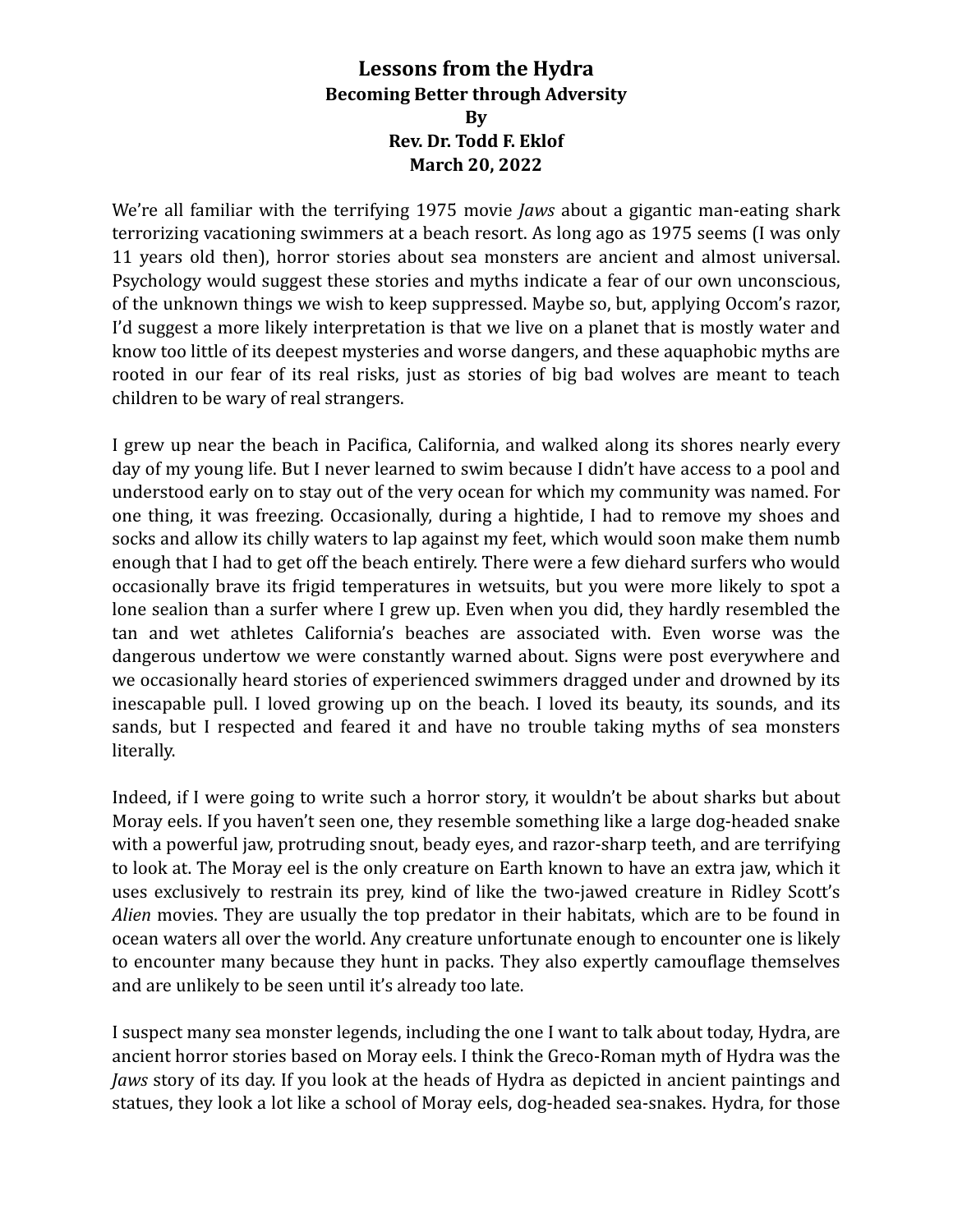unfamiliar with the myth, is a sea monster with nine such heads. Even worse, if it loses one head, two more instantly grow back in its place. I imagine this must be what its like for any creature futilely attempting to defend itself against a school of Moray eels, no matter how much it fights back, they just keep coming.

Hydra has since become a metaphor sometimes used to describe any overwhelming and multifaceted problem. I'm guessing this is how President Biden feels about what's happening with Russia right now, that no matter what he does there's another head or two coming at him. He wants to help Ukraine and understands President Zelenskyy's pleas for direct military intervention. That's one head. There's also the frightening face of potential war between the world's two greatest nuclear powers. That's another. And, as a politician, every time he makes one decision, cutting off a head, if you will, multiple heads emerge to attack him for doing so or for not having done something else. President Zelenskyy, and Putin for that matter, are fighting Hydras of their own. The more they do, the more difficult the battle becomes.

But we don't have to be world leaders to know what this is like, especially nowadays. Just a short time ago many of us recall how devasted we felt after the election of a President we considered among the most incompetent and dangerous in American history. Then, amidst his ineptitude, we came to face one of the worst global pandemics in modern history, only to have him do all but ignore it and unnecessarily turn it into a politically divisive excuse to further divide our nation. As if this weren't bad enough, our country has by far had more cases and deaths than any in the world because so many Americans have refused to take it seriously, to be vaccinated, or to simply wear masks in public places. And just when we do think we're finally getting it under control, another variant emerges. After all this, upon his narrow political defeat, Trump refused to concede and encouraged an attempted coup in our Nation's capital that should have disturbed us all. On top of this and our other major concerns, like global warming, rising inflation, a housing crisis, a logjammed global supply chain, conservative states turning back the clock on women's rights, we are now facing the threat of World War III. This feels like Hydra to me, like we're fighting a school of Moray eels: Just as we think we've defeated one razor-toothed serpent, even more are upon us.

In Greek and Roman mythology, defeating Hydra is one of the twelve labors of Hercules, the half-man, half-god superhero of the time. He does finally get Hydra under control but later is accidentally poisoned by a bit of its deadly blood, which, according to some versions of the myth, causes the death of this ancient superman. So, Hydra may be the true victor of the story after all.

Yet the ancient stoic philosopher Epictetus had another take on the story. "What do you think would have become of [Hercules]," he asked, "if there had not been a lion, as in the story, and a hydra and a stag and a boar and unjust and brutal men, whom he drove forth and cleansed the world of them? What would he have done, if there had been nothing of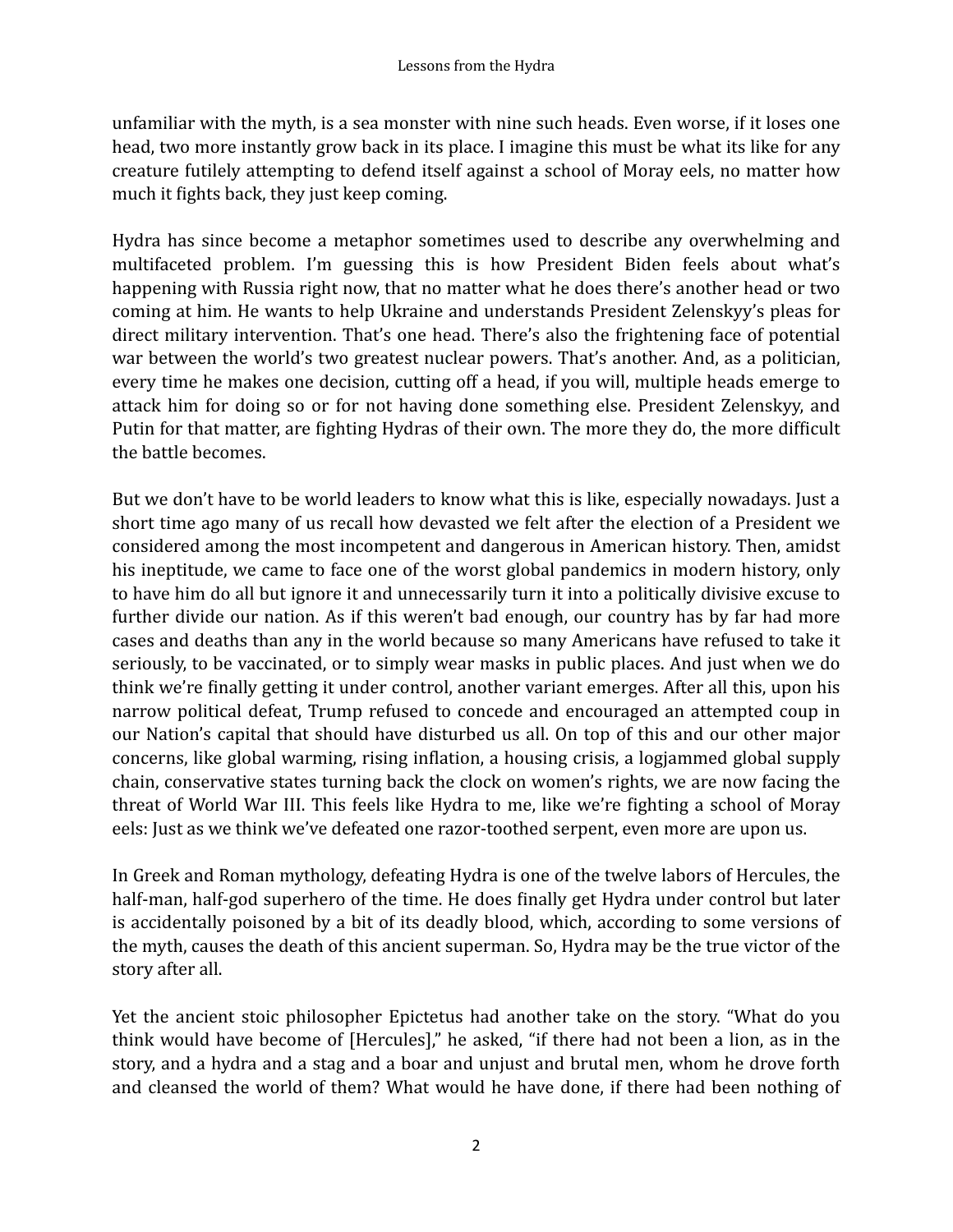<span id="page-2-0"></span>this sort?"<sup>[1](#page-5-0)</sup> His point being that nobody would ever have heard of Hercules had it not been for his twelve trials, including Hydra. His life would have been uninteresting and unremarkable. Hydra, like all of his challenges, helped make Hercules who he was. Learning to overcome them is what made him great. He would have been nothing without them.

How many of us would rather avoid our challenges, sometimes ignoring them altogether, as if by doing so they will magically go away. Yet, by not facing them, they only worsen until they overwhelm us. The Greenhouse Gas effect is such a Hydra that for too many decades conservative lawmakers have ignored, initially calling it a hoax, then by falsely claiming scientists disagree that it's happening, then that they disagree about its causes, then by saying if we try to fix it we'll lose jobs, and now it is upon all of us, then entire world, because of their willful ignorance. As I already alluded, the same is true regarding the Party Leadership's nonresponse to COVID-19, which, again, has prolonged its presence in our nation and made its deadly impact far worse here than anywhere else in the world, which should be of concern and an embarrassment to all Americans.

These days, on the extreme Left, there is an insidious and fascist mindset growing that presumes it can establish equality by stifling freedom, which is the very opposite of what Liberalism means. Yet anyone who dares mention this is immediately demonized and punished in an effort to discourage and silence all dissenting voices. This too is ignorance, upheld by violence, in order to pretend those seeking to erode free thought and free discourse remain goodhearted and fair-minded. Others, fearing the consequences of speaking up, just keep quiet, convincing themselves "this is just a phase," not unlike those conservatives who say climate change is "cyclic." Worse of all, as far as I'm concerned, are those who don't take a stand because they think they're being nice. They believe conflict is to be avoided at all costs. But in the end, they will be as unremarkable and, worse, ineffectual as a potential hero that nobody ever hears of because they were too nice to face the challenges before them, as a Hercules who doesn't face his Hydra.

For it is not our problems and challenges alone that make us who we are and that have the potential of making us great, but how we take them on. And by "great" I don't mean they makes us famous or legendary—that's not a worthy goal—but that they help us fully unfold as individuals, they help us achieve our greatest potential, they help us become the best we can be. Ignorance and silence and playing it safe, on the other hand, stifle us. For these, ignorance, silence, and safety is the Hydra that life is calling them to overcome.

We can learn a lot about the best way to live from Hydra's example. Philosopher Nassim Nicholas Taleb uses this mythical figure to epitomize what he means by the title of his bestselling book, *Antifragile*. In *Antifragile*, a word Taleb has coined, he tells us there is no word in the English language, or any other language for that matter, to connote the opposite of the word *fragile*. Some would say words like "resilient" or "robust," but Taleb reminds us that something fragile becomes worse when it's damaged, it doesn't remain the same. If a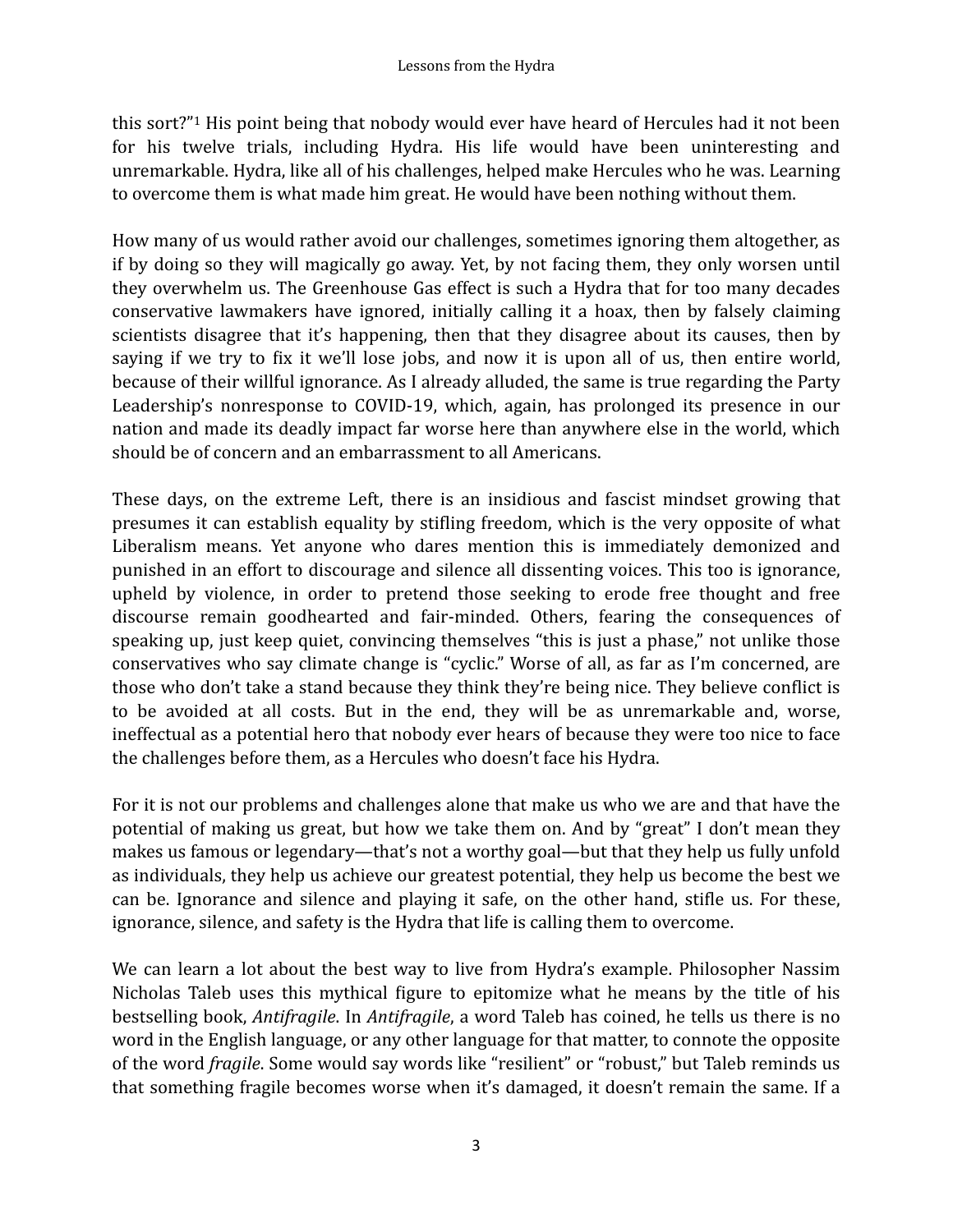teacup falls on the floor, it gets broken to pieces and is no longer of use. If something robust, like a metal cup falls, it's not likely to be damaged at all. But to truly be the opposite of fragile such a cup would have to become better from its fall, not merely remain the same. Antifragile is the word he uses to describe things that benefit and become better from aversity, like Hydra. Hydra doesn't merely grow a new head when one is lost, but two new heads in its place. If all nine of its heads get lopped off, it will become an eighteen-headed monster and grow exponentially better the more wounded it is. That's antifragility.

Taleb mentions a couple of other myths to better highlight the differences between fragility, robustness, and antifragility. The first of these is the Greco-Roman myth about the sword of Damocles, which dangles over his head, held only by a single horse's hair. Now that's fragility and, unfortunately, things don't end well for Damocles. Another is the Egyptian myth of the Phoenix that is reborn from the ashes of its own death. That's an image of robustness because Phoenix returns just as it always has been, no worse and no better. But the Hydra emerges exponentially better the more it is injured. That's antifragile.

<span id="page-3-0"></span>Taleb goes on to say that antifragility, not fragility or robustness, is the true nature of life, yet there is no word for it. "There is no word for 'antifragility' in the main known languages," he says, "modern, ancient, colloquial, or slang ... Half of life—the interesting half —and we don't have a name for it."<sup>[2](#page-5-1)</sup> This is a remarkable point to grasp, that most of us go about life, which advances because of its antifragility, by trying to avoid its problems and challenges which are driven by uncertainty and randomness. In other words, the uncertainty we fear and the randomness we try to control, is a denial of the very processes necessary for us to be fully alive. "In fact," Teleb says, "the most interesting aspect of evolution is that it only works because of its *antifragility*; it is in love with stressors, randomness, uncertainty, and disorder—while individual organisms are relatively fragile, the gene pool takes advantage of shocks to enhance its fitness."<sup>[3](#page-5-2)</sup> What doesn't kill us really does make us stronger.

<span id="page-3-2"></span><span id="page-3-1"></span>Our muscles, for example, are antifragile because they become bigger and stronger only by first breaking them down, just as the more heads Hydra loses, the more it gains. Vaccine science, which we're all acutely aware of these days, is another example. It's based on the understanding that we can gain greater immunity by exposing ourselves to the illnesses we want to avoid. We treat allergies in the same way, by exposing patients to small amounts of the substances they are allergic to. Taleb uses the examples of hormesis and Mithridatization. Homesis refers to the body's ability to become healthier when exposed to small doses of toxins and other stressors, similar to the way stressing our hearts and lungs with rigorous exercise does. Mithridatization is named after the Persian King Mithridates IV who, after his father's assassination, "got himself protected against poisoning by ingesting sub-lethal doses of toxic material in progressively larger quantities."<sup>[4](#page-5-3)</sup> This method is known to have been practiced by others, like Agrippa, Emperor Nero's mother who feared her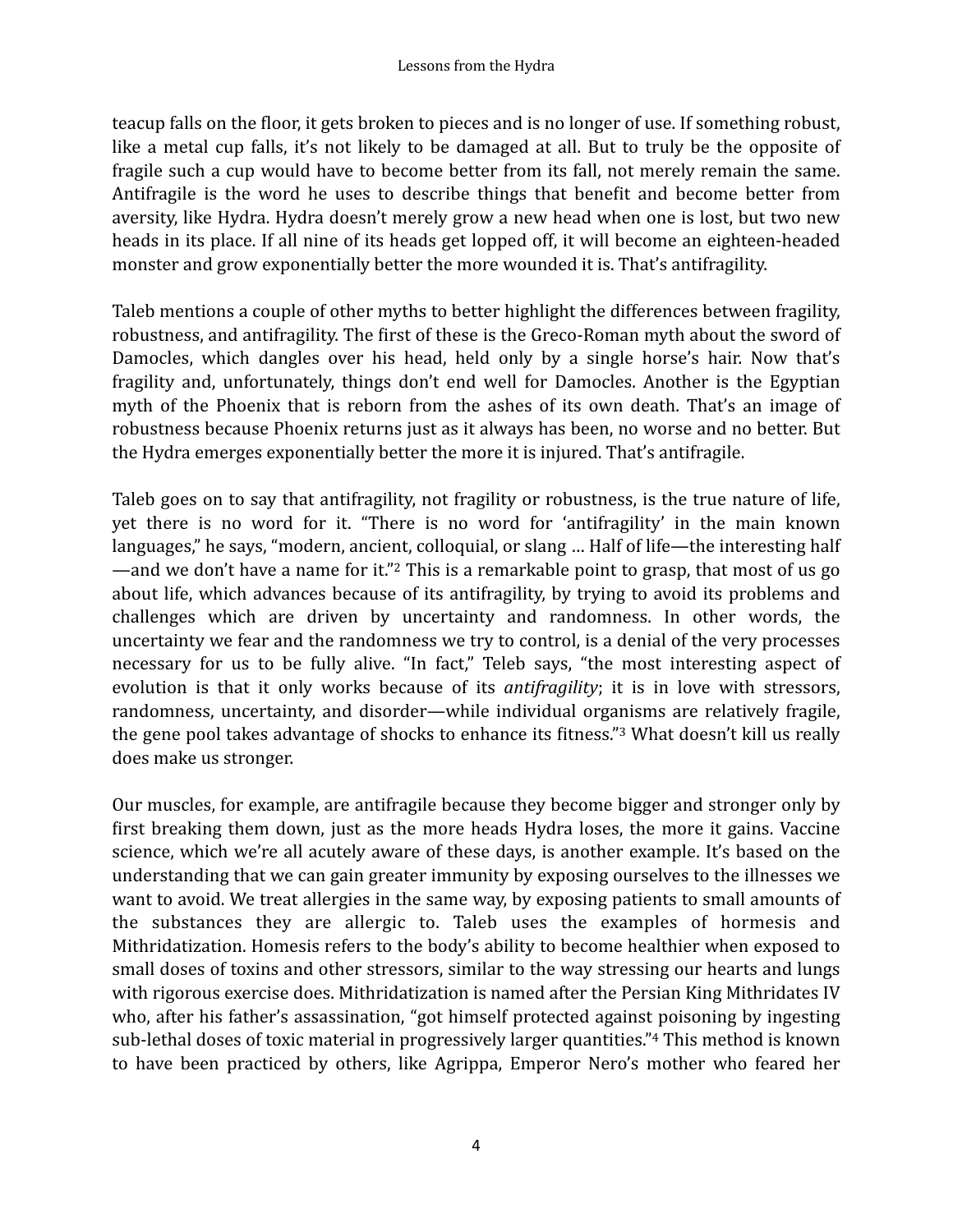notorious son planned to poison her. It worked so well that Nero had to resort to a less stealth form of assassination.

Today we understand the three killers, cancer, heart disease, and Alzheimer's, are caused by inflammation, which worsens as we grow older because we accumulate more senescent cells, those, so-called, zombie cells, that don't do anything but build up in our bodies. The easier we take it on our bodies, the more likely these inflammatory cells are to accumulate. This is so because our natural processes for removing them don't kick in because our bodies don't understand that we are endangered. To activate our survival circuit, which puts certain enzymes into action to help rid our bodies of these zombie cells and to repair the damage they do to our DNA, our bodies have to first feel stressed. To accomplish this, today's longevity scientists suggest we should routinely trick them into thinking we are starving, experiencing hypothermia, and exhausted, which can be accomplished, respectively, through intermittent fasting, naturally lowering our body temperature with cold walks and showers, and through vigorous exercise. As Harvard geneticist Dr. David Sinclair says in his bestselling book, *Lifespan*, "A bit of adversity or cellular stress is good for our epigenome because it stimulates our longevity genes."<sup>[5](#page-5-4)</sup>

<span id="page-4-2"></span><span id="page-4-1"></span><span id="page-4-0"></span>Interestingly, these were the same disciplines the stoics practiced a couple thousand years ago, not because they understood the science of their benefits as well as we do, but because they understood in general how facing adversity makes us better. According to one of his military commanders, Socrates, whose life inspired the Stoics, "walked out in that weather, clad in just such a coat as he was always want to wear, and he made his way more easily over the ice unshod than the rest of us did in our shoes." The Roman Stoic, Musonius Rufus, and avid exerciser, said those who are unwilling to exert themselves are unworthy of any good since, "we gain every good from toil." By this logic, the good life many seek is not possible without stress and strain, for these are the forces that give birth to the good we want. Musonius also said, "How much more fitting ... it is that we stand firm and endure when we know that we are suffering for some good purpose, either to help our friends or to benefit our city, or to defend our [spouses] and children, or, best and most imperative, to become good and just and self-controlled, a state which no [one] achieves without hardships."[8](#page-5-7)

<span id="page-4-4"></span><span id="page-4-3"></span>*Antifragility* can benefit many other kinds of systems too, like education, economics, relationships, and so forth. As the author of a banned book, I know personally how such adversity can improve a book's chances of being read and of making a real impact, and the benefit of thicker skinned gained from being condemned and maligned. As the Roman historian Tacitus said, "through persecution the reputation of the persecuted talents grows stronger."<sup>[9](#page-5-8)</sup> This particular expression of antifragility is nowadays known as the "Streisand effect," so named after singer Barbara Streisand sued a website to remove pictures of her home, which ended up drawing enormous online attention to the website and the photos.